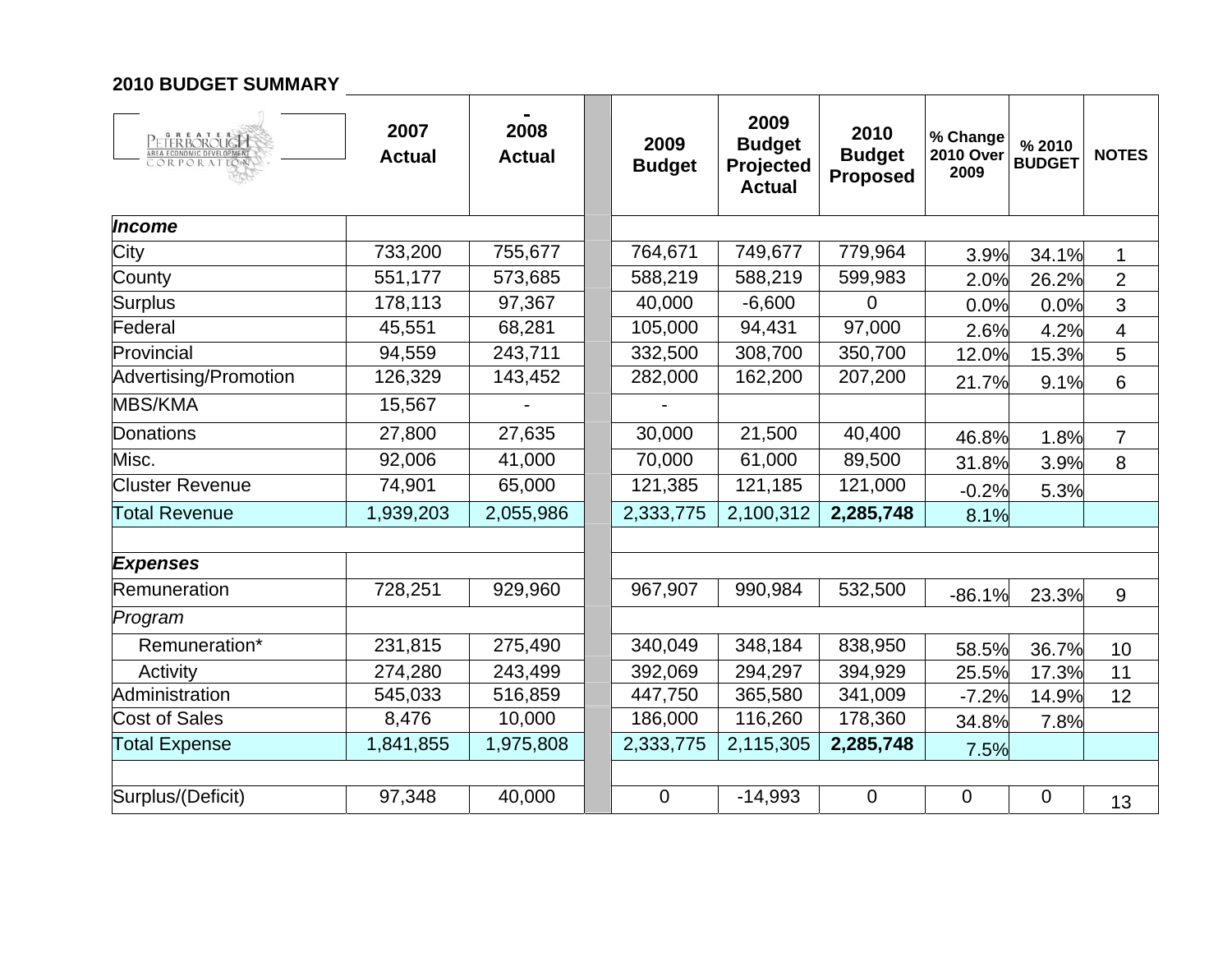# **BUDGET NOTES**

- 1. **City Contribution:** The amount requested includes a 2% increase over the 2009 amount provided adjusted for the 2009 increase deferred until 2010. In addition it includes \$14,993 of the City's 2009 contribution deferred until 2010.
- 2. **County Contribution:** The amount requested represents a 2% increase over 2009. This represents our estimate of the increase in the COS
- 3. **Surplus:** We are projected to complete 2009 in a balanced position without any surplus or deficit to carry forward
- 4. **Federal Revenue:** We anticipate our Federal revenue sources and amounts to be similar to 2009. New programming available through Economic Development Ontario may become available later in the fiscal year
- 5. **Provincial Revenue:** The EODF tourism project and the BAC funding represent the majority of our Provincial revenue. We expect to source additional money from the OMIF program and through an additional EODF project
- 6. **Advertising Promotion**: We have constrained our sales projections for 2010 in line with our 2009 results and the current economic climate
- 7. **Donations:** Revenue in this category is primarily from BAC sponsorships. In 2010 we intend to undertake an aggressive program to recruit new sponsors. In addition we intend to launch a modest sponsorship program relating to our service Kiosks
- 8. **MISC Revenue:** Miscellaneous revenue consists primarily of fee for service activity including work related to the DMF, the Sustainability initiative and the Prosperity Round Table Initiative. Additional revenue includes cost recovery relating to seminars and room rentals
- 9. **Remuneration:** Our accounting recognition of remuneration costs have been further refined in 2010. The amount recorded under general remuneration represents those salary costs associated with general administration and management. Costs associated with the delivery of specific programming are now recognized under programming remuneration. These allocations have been applied on an individual employee basis and may be adjusted year over year to reflect changes in job content. Total remuneration has increased year over year \$32,000 or 2.4%.
- 10. **Program Remuneration:** As noted above our accounting recognition of remuneration costs have been further refined in 2010. Program remuneration reflects the salary costs of delivering specific programming. A breakdown of these costs by pillar is contained in a worksheet entitled Programming Cost Summary. A breakout of remuneration costs by position is contained in spreadsheet entitled Program Remuneration Allocation
- 11. **Program Activity:** These costs have also been restated in 2010. In addition to special projects, marketing costs and show registrations costs associated with business travel, accommodation and entertaining are also now recognized as program costs. The details of the specific program activity being undertaken are contained in the annual work plans. Each work plan has been developed around an objective enunciated in the strategic plan
- 12. **Administration:** Administration costs have also been re-stated in 2010. These costs now represent only those relating to the provisions of goods and services required to support corporate activities. These include such things as rent, telephones, utilities, etc. As mentioned above some costs recognized in this category are now being recognized in program activity. In addition other costs associated with the distribution and sale of the travelguide are now being recognized as a cost of goods sold. Details of the administration costs are contained in the spreadsheet entitled Administration
- 13. **Surplus-Deficit:** We are projecting a balanced budget for 2010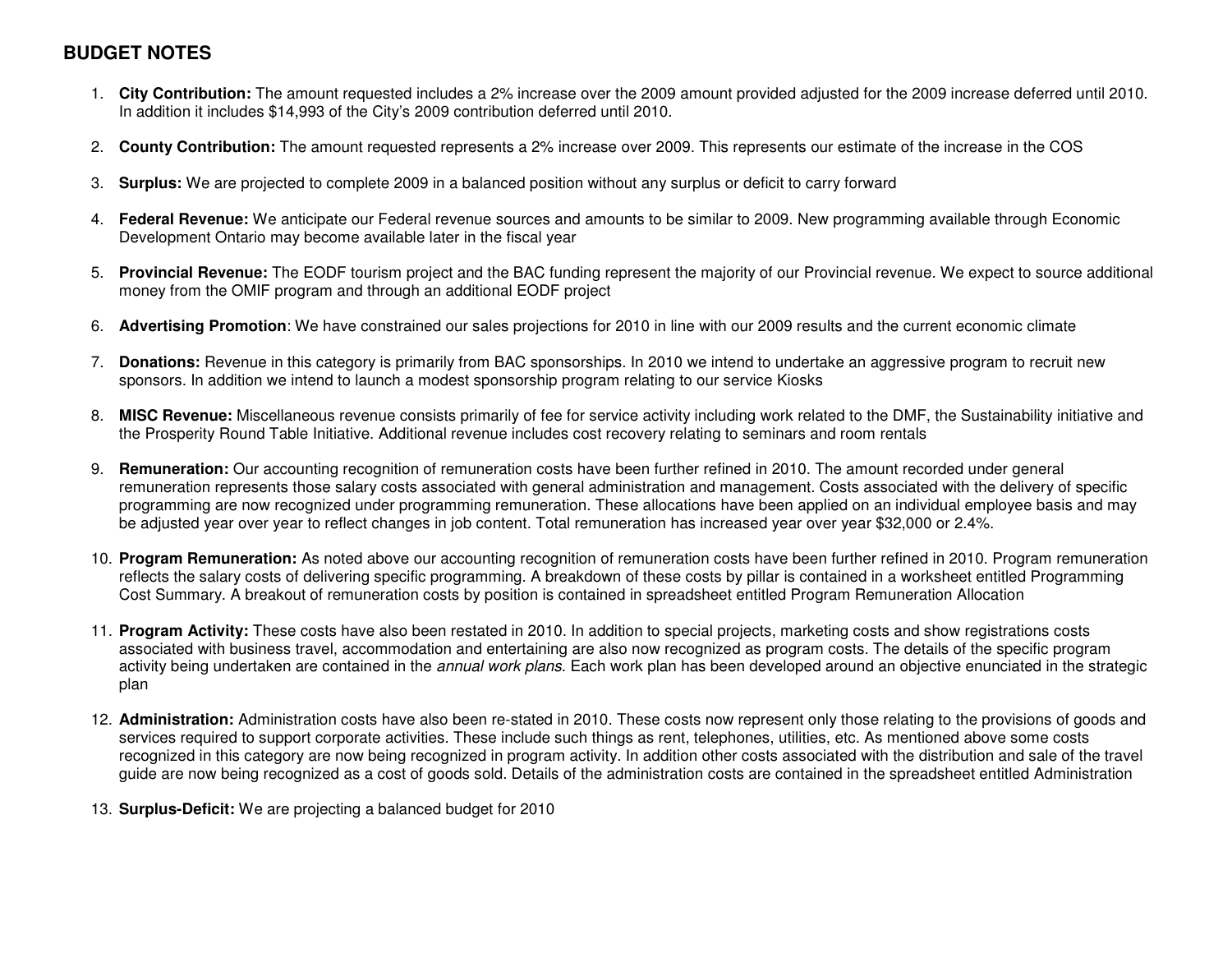#### **2009 GPA EDC BUDGET PRESENTATION**

#### **Statement of Purpose: GPA EDC General Mandate**

The GPA EDC's mandate is to promote, facilitate and develop a strong unified economic development presence for the Greater Peterborough area (being the entire geographic region consisting of the County of Peterborough and the City of Peterborough). The GPA EDC will operate as an umbrella organization working with local municipalities and other organizations to ensure those investment attraction opportunities are shared fairly and equitably.

**Key Goals:** 

#### **Standard of Living Goals**

- Agriculture and Rural Development: Provide our rural areas access to economic services and expand all aspects of the natural resources (agriculture, mining, etc.) value chains in a manner that addresses the changing market place and builds on the development of new products and processes.
- Manufacturing and Small Business: Utilizing our developing infrastructure and skilled work force attract new investment in existing and emerging new primary and support businesses that are global in scope and provide local employment. Undertake initiatives, which support entrepreneurship.
- *Tourism*: Building on our built and natural assets, expand the economic impact of tourism by increasing the number of visitors per year to the region and/or the average expenditure of visitors to the area.
- Innovation: In line with a focused global approach, facilitate the discovery of new knowledge and encourage opportunities for investment designed to commercialize new products and processes in a manner that contributes to local wealth and employment creation.

#### **Quality of Life Goals**

- Building a sustainable economy
- Attracting & maintaining a permanent/seasonal population that contributes to a skilled and adaptable labour force
- Addressing health and housing by promoting wellness, providing accessible and quality health care and by meeting the infrastructure continuum of housing needs.
- Respecting our culture and heritage promote an emerging diverse community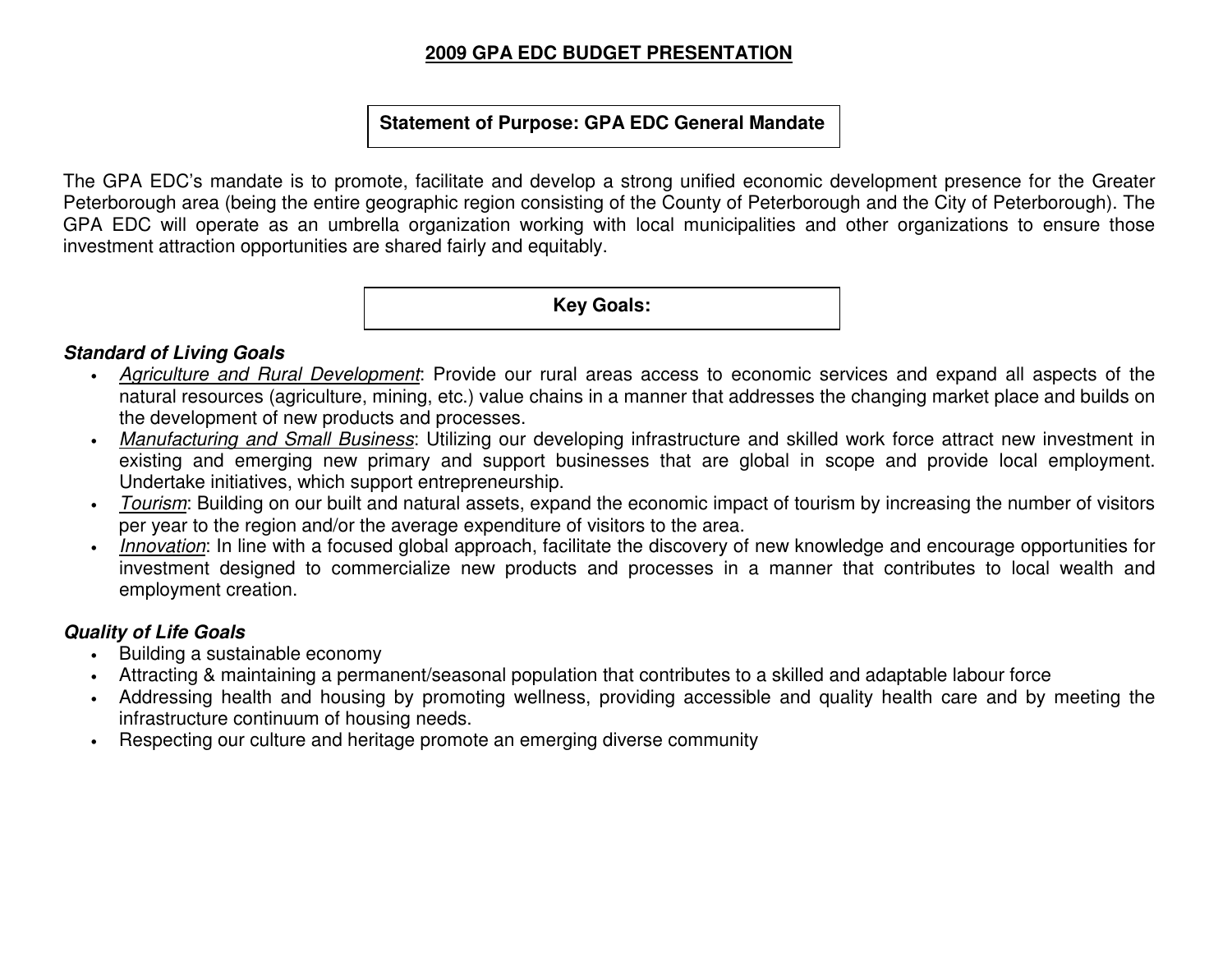# **KEY 2010 WORK PLAN ACTIVITIES**

# **Manufacturing and Small Business Pillar**

| <b>Initiative</b>               | <b>Specific Activities</b>                                                                 |
|---------------------------------|--------------------------------------------------------------------------------------------|
| <b>Business Retention</b>       | Seeking out new markets/opportunities for area manufacturers                               |
|                                 | Helping existing manufacturers become more cost competitive                                |
|                                 | Coordination of education sessions throughout the year on various topics such as, "How to  |
|                                 | reduce energy costs" and holding symposiums for manufacturers on various topics such as,   |
|                                 | "How to become a supplier to the wind or nuclear sector".                                  |
| <b>Business Attraction</b>      | Value Chain Mapping                                                                        |
|                                 | Market upgrades at the Peterborough airport                                                |
|                                 | Work with ICAV and the new BIO-materials Initiative to attract new commercial investment   |
|                                 | Develop wind energy sub-sectors.                                                           |
| <b>Business Advisory Centre</b> | Continue to provide its provincially mandated services to the region, such as Summer       |
|                                 | Company and the Bridges to Better Business programs                                        |
|                                 | Expanded service delivery, includes newer offerings such as the additional service kiosks, |
|                                 | Lunch and Learns, (free lunch time workshops and seminars) and the Home-based Business     |
|                                 | Groups to support entrepreneurship throughout the region                                   |
| Physician Recruitment           | Continue to focus on both the retention and attraction of doctors to the region            |
|                                 | Two key activities are the Doctor Appreciation Week and the annual tour of Ontario medical |
|                                 | schools to recruit new graduates                                                           |

# **Tourism Pillar**

| <b>Initiative</b>                                  | <b>Specific Activities</b>                                                                                                                                                                      |
|----------------------------------------------------|-------------------------------------------------------------------------------------------------------------------------------------------------------------------------------------------------|
| Increase off season visitation                     | Research and create an inventory of resources and opportunities for sporting events that will<br>attract visitors                                                                               |
|                                                    | Continue to build and develop relations with meetings planners and tour operators                                                                                                               |
|                                                    | Partner with the DMF to provide additional marketing activities directed at the off season                                                                                                      |
| Increase Average daily expenditures<br>of visitors | Developing opportunities for connecting the agriculture and tourism sector to provide visitors<br>with a new experience                                                                         |
|                                                    | Increase opportunities for visitors to be exposed to and opportunity to purchase locally                                                                                                        |
|                                                    | handcrafted art from our local artisans, which provides increased exposure and opportunities                                                                                                    |
|                                                    | for the artisans                                                                                                                                                                                |
|                                                    | In conjunction with the DMF develop overnight package promotion                                                                                                                                 |
| Create a Regional Tourism Brand                    | Engage a consultant to work with the local industry to develop an appropriate brand for the<br>region                                                                                           |
|                                                    | Work with the Province to utilize its new DMMO initiative to market our unique brand                                                                                                            |
|                                                    | Monitor visitors' perceptions and opinions to assist in "product" development and<br>enhancement                                                                                                |
|                                                    | Professional development for our tourism partners to enhance customer service level to the<br>visitors and provide a thorough Peterborough & the Kawarthas tourism knowledge by our<br>partners |
|                                                    | Partner with the County to develop the Trip Click program                                                                                                                                       |